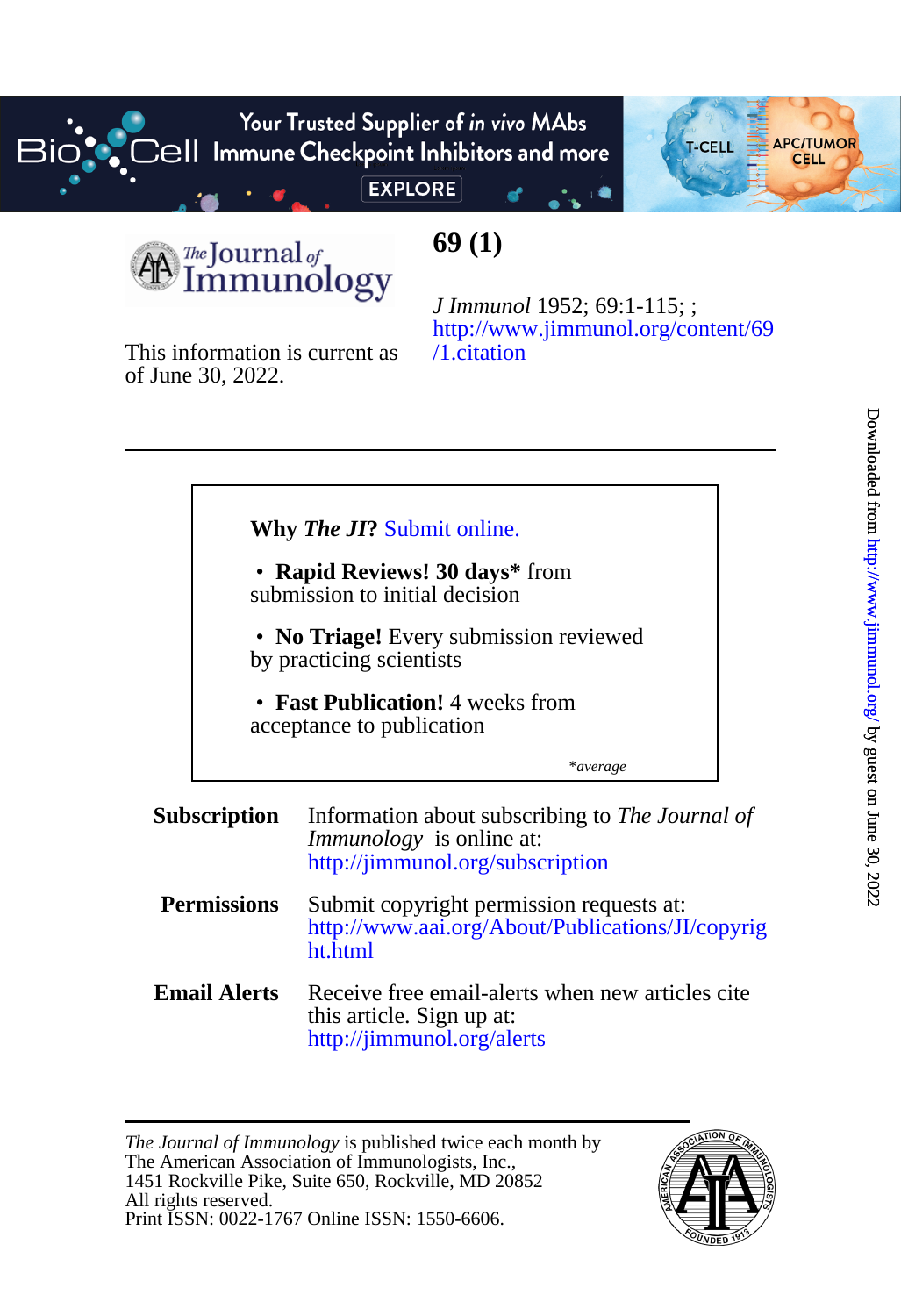## **CONTENTS**

## NUMBER 1, JULY, 1952

| Studies on the Purification of Diphtherial Toxin, Irwin H. Lepow and Louis Pillemer<br>Quantitative Studies on the Antigen-Antibody Reaction by the Monolayer Technique.<br>I. Number and Distribution of Haptenic Groups in Antigens and Thickness of Ad-<br>sorbed Antibody Layer. Tomio Ogata, Taro Tachibana, Kan Suzuki, Kiyoshige | 1   |
|-----------------------------------------------------------------------------------------------------------------------------------------------------------------------------------------------------------------------------------------------------------------------------------------------------------------------------------------|-----|
|                                                                                                                                                                                                                                                                                                                                         | 13  |
| The Hemagglutination Test for Rheumatoid Arthritis. I. An Immunological Analysis                                                                                                                                                                                                                                                        |     |
| of the Factors Involved in the Reaction. George Heller, Abraham S. Jacobson,                                                                                                                                                                                                                                                            |     |
|                                                                                                                                                                                                                                                                                                                                         | 27  |
| The Effect of Ultraviolet Irradiation on the Reactivity of Antibody. I. Some Observa-                                                                                                                                                                                                                                                   |     |
| tions on the Quantitative Precipitin Reaction and Passive Anaphylaxis. Robert                                                                                                                                                                                                                                                           |     |
|                                                                                                                                                                                                                                                                                                                                         | 41  |
| The Influence of Adrenal Cortical Extract on Immunological Phenomena in vivo. I. An-                                                                                                                                                                                                                                                    |     |
| tigen-Antibody Reactions as Indicated by Hypocomplementemia, Granulocy-                                                                                                                                                                                                                                                                 |     |
| topenia and Reduction of Circulating Antibody. A. B. Stavitsky                                                                                                                                                                                                                                                                          | 63  |
| Studies on the Chemical Inhibition of T2r+ Bacteriophage. Anne R. Bourke, Mary                                                                                                                                                                                                                                                          |     |
|                                                                                                                                                                                                                                                                                                                                         | 75  |
|                                                                                                                                                                                                                                                                                                                                         | 89  |
| Suppression of the Shwartzman Phenomenon by Adrenocorticotropic Hormone and                                                                                                                                                                                                                                                             |     |
|                                                                                                                                                                                                                                                                                                                                         |     |
| Immunological Studies of Egg White Proteins. II. Resolution of the Quantitative Pre-                                                                                                                                                                                                                                                    |     |
| cipitin Reaction between Chicken Egg White and Rabbit Anti Egg-White Serum                                                                                                                                                                                                                                                              |     |
| in Terms of the Reactions of Purified Egg White Proteins. L. R. Wetter, M. Cohn,                                                                                                                                                                                                                                                        |     |
|                                                                                                                                                                                                                                                                                                                                         | 109 |
|                                                                                                                                                                                                                                                                                                                                         |     |

#### NUMBER 2, AUQUST, 1952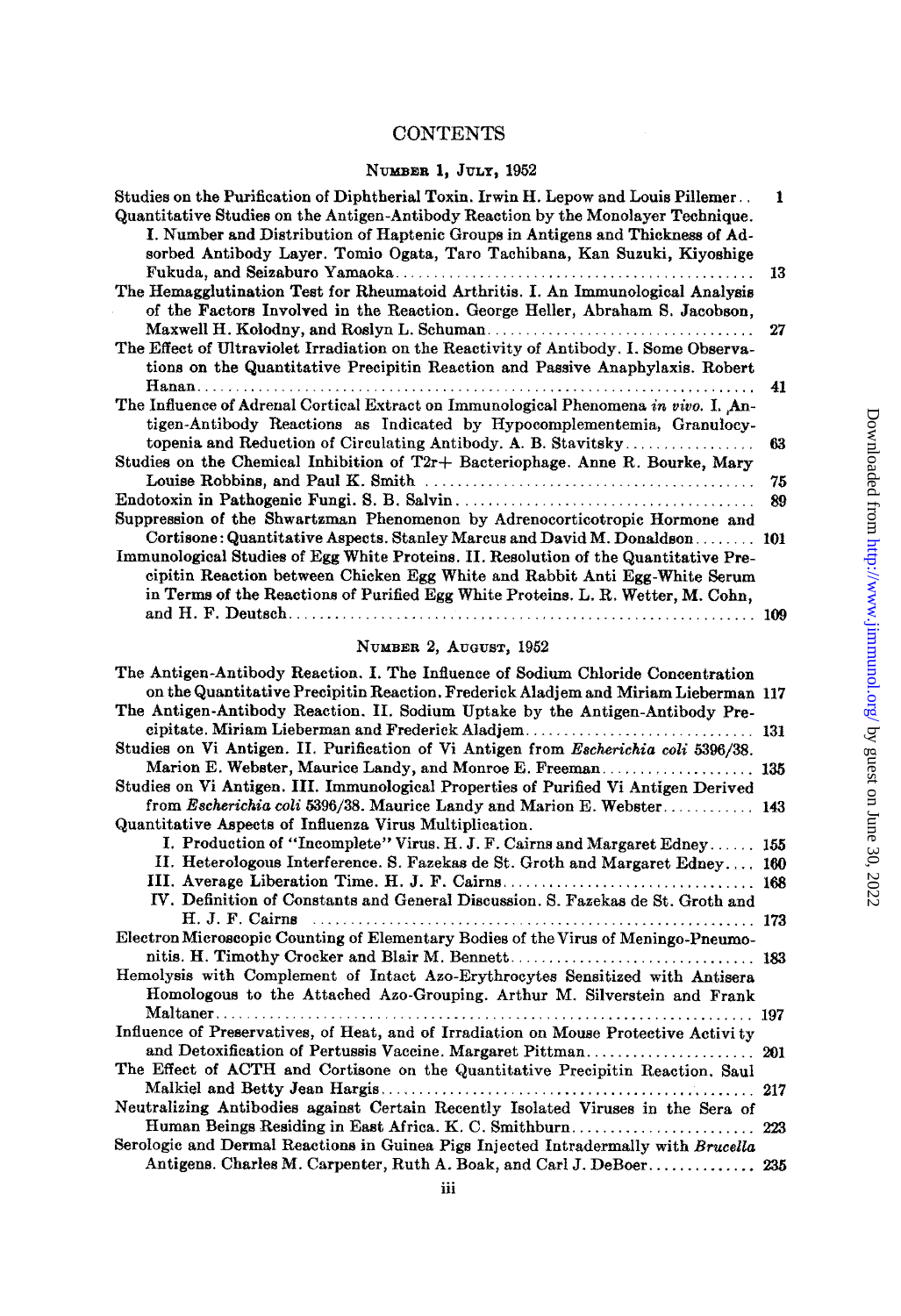#### iv CONTENTS

#### NUMBER 3, SEPTEMBER, 1952

| Amboceptor Titration as a Statistically Controlled Assay. O. G. Bier, M. Siqueira and | 241 |
|---------------------------------------------------------------------------------------|-----|
| Interaction of Protein Antigens and Antibodies.                                       |     |
| I. Inhibition Studies with the Egg Albumin-Anti-Egg Albumin System. W. J.             |     |
|                                                                                       | 247 |
| II. Dissociation Studies with Egg Albumin-Anti-Egg Albumin Precipitates. W.           |     |
|                                                                                       | 257 |
| III. Dissociation Studies with Diphtheria Toxoid-Antitoxin Precipitates. E. W.        |     |
|                                                                                       | 265 |
| The Effect of Environmental Temperature on the Immune Response of Mice to Tetanus     |     |
|                                                                                       | 273 |
| Effect of Multiple Injections of Antigen upon the Specificity of Antisera. Charles A. |     |
| Leone<br>.                                                                            | 285 |
| Immunochemical Studies on the Specific Polysaccharide of Type II Pneumococcus.        |     |
| Sam B. Beiser, Elvin A. Kabat, and Joseph M. Schor                                    | 297 |
| An Immunologic Study of the Iron-Binding Protein. B. V. Jager and C. J. Gubler        | 311 |
|                                                                                       | 319 |
| Effect of Glucose on the Growth of Influenza Virus in Deëmbryonated Eggs and Tissue   |     |
| Cultures. Joan B. Daniels, Monroe D. Eaton, and Maude E. Perry                        | 321 |
| The Influence of Cortisone on the Passive Transfer of Tuberculin Hypersensitivity in  |     |
|                                                                                       | 331 |
| Experimental Studies on Trichomoniasis. II. Immunity to Reinfection in T. vaginalis   |     |
| Infections of Mice. D. Richards Kelly and R. J. Schnitzer                             | 337 |
| Comparison of the Antigenic Patterns of Influenza A Virus Strains Determined by in    |     |
| ovo Neutralization and Hemagglutination-Inhibition. Maurice R. Hilleman and           |     |
|                                                                                       | 343 |
| Use of Antigen-Antibody Reactions in Agar to Follow the Progress of Fractionation     |     |
| of Antigenic Mixtures: Application to Purification of Staphylococcal Enterotoxin.     |     |
|                                                                                       | 357 |
| A Method for Removing Complement in vivo and Its Rate of Return. Gerard Seltzer,      |     |
|                                                                                       | 367 |
|                                                                                       |     |

#### NUMBER 4, OCTOBER, 1952

| Properties of Scarlet Fever Toxin of the NY5 Strain. Aaron H. Stock and Ethel Verney 373 |  |
|------------------------------------------------------------------------------------------|--|
| Experiments with Teschen Disease (Virus Encephalomyelitis of Swine). Dorothy M.          |  |
|                                                                                          |  |
| Identification of Coxsackie Viruses by Immunological Methods and Their Classifica-       |  |
| tion into 16 Antigenically Distinct Types. Guillermo Contreras, Vohammie H.              |  |
|                                                                                          |  |
| Studies on Reactions of Incomplete Rh Antibodies with Enzyme Treated Rh Positive         |  |
| Red Cells. Helen Zwicker, Lucille Giordano, and Robert E. Hoyt 415                       |  |
| Precipitin Production in Chickens. VIII. A Comparison of the Effect of Salt Concen-      |  |
| tration on Precipitate Formation of Pheasant, Owl, and Chicken Antisera. Mor-            |  |
|                                                                                          |  |
| A Cysteine-Activated Proteinase of Clostridium histolyticum. Irwin H. Lepow, Sid-        |  |
|                                                                                          |  |
| The Influence of Chemicals on the Propagation of Poliomyelitis Virus in Tissue Cul-      |  |
|                                                                                          |  |
| The Role of Heat-Stable Antigen in Serological Identification of Proteolytic Clos-       |  |
|                                                                                          |  |
| Deposition of Small Doses of Injected Antigen in Rabbits. Charles F. Crampton and        |  |
|                                                                                          |  |
|                                                                                          |  |